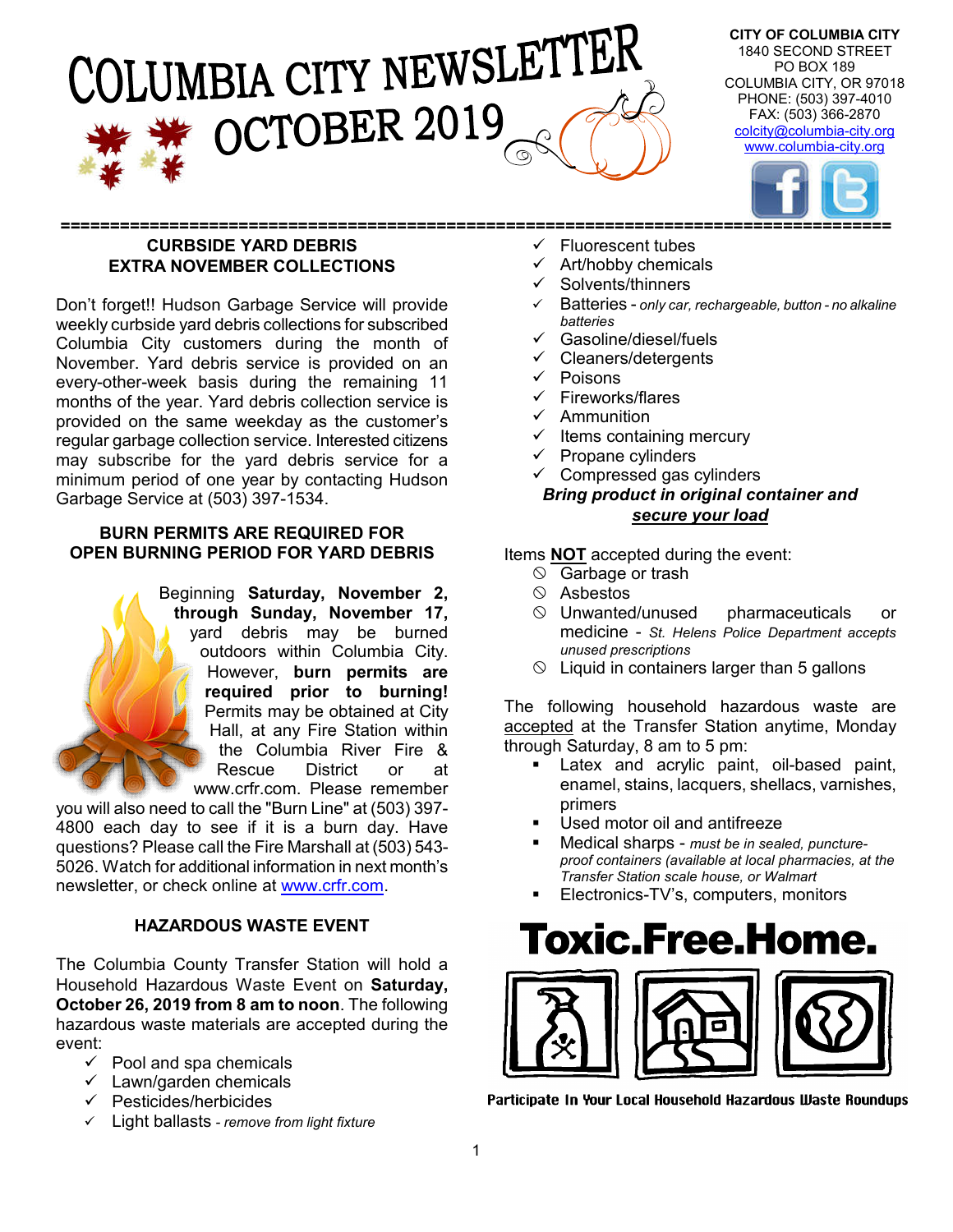#### **DON'T MOVE FIREWOOD! BUY IT WHERE YOU BURN IT!**

#### **Why is moving firewood such a bad idea?** Tree



killing insects and diseases can lurk in or on firewood. These insects and diseases can't move far on their own, but when people move firewood they can jump hundreds of

miles. New infestations destroy our forests, property values, and cost huge sums of money to control.

**How far is too far to move firewood? And what is "local" firewood?** When you hear local firewood, it means the closest convenient source of wood that you can find. That means wood that was cut in a nearby forest, in the same county, or less than 50 miles from where you'll have your fire. As a rule of thumb, buy your firewood where you burn it!

#### **COLUMBIA CITY ELEMENTARY SCHOOL PASTA DINNER AND AUCTION**

Columbia City Elementary presents its 1<sup>st</sup> annual Pasta Dinner and Auction – Friday, November 15, 2019. Doors open at 5:30 pm. The silent auction will start at 6:00 pm. Tickets are available for purchase at a discounted price until November 8th. \$8/adult & \$5 child, ages 2 and under are free! Please email ccpto2017@gmail.com to purchase tickets. Each dinner ticket includes; spaghetti and meatballs, salad,

bread sticks, beverage and a dessert. Only a limited amount of tickets can be sold. Ticket price will be \$10/adult & \$7/child day of the event. Please purchase your tickets today and support Columbia City Elementary!



#### **LOST AND FOUND**

The following items have been turned into City Hall:

- Two silver rings and one earing found in the gravel across from the post office.
- Gold cross on chain found on The Strand near Pixie Park.
- Digital watch found in front of the Columbia City School.
- Rod iron candle holder found on bike path near Dalton Lake.
- Socks, blanket and piece of chain found near 1900 block of Fifth Street.

Call City Hall if you think any of these items could be yours, 503-397-4010.

#### **SERGEANTS CORNER**

**Fall Weather.** Prepare yourself for the change in weather. We will start to see increased rain which causes more roadway debris, standing water and lower visibility. Please adjust your driving habits by slowing down and giving yourself additional following distance. It is also recommended that you carry a complete emergency kit just in case you break down and must remain in your vehicle for an extended period of time.

The Police Department would like to request your continued support in being our eyes and ears in the community. Please feel free to contact us with your thoughts, questions, or any information that you feel would help us in keeping our community safe. We can be reached via 9-1-1 (emergency), 503-397-4010 (office), or 503-397-1521 (non-emergency dispatch).

Best regards ~ Sergeant Jerry Bartolomucci

Holiday Concert featuring Michael Allen Harrison

### MONDAY, DECEMBER 9th, 6 PM



Tickets: \$20.00 per person

Event location: Columbia City Community Hall, 1850 Second Street

More information in future newsletters.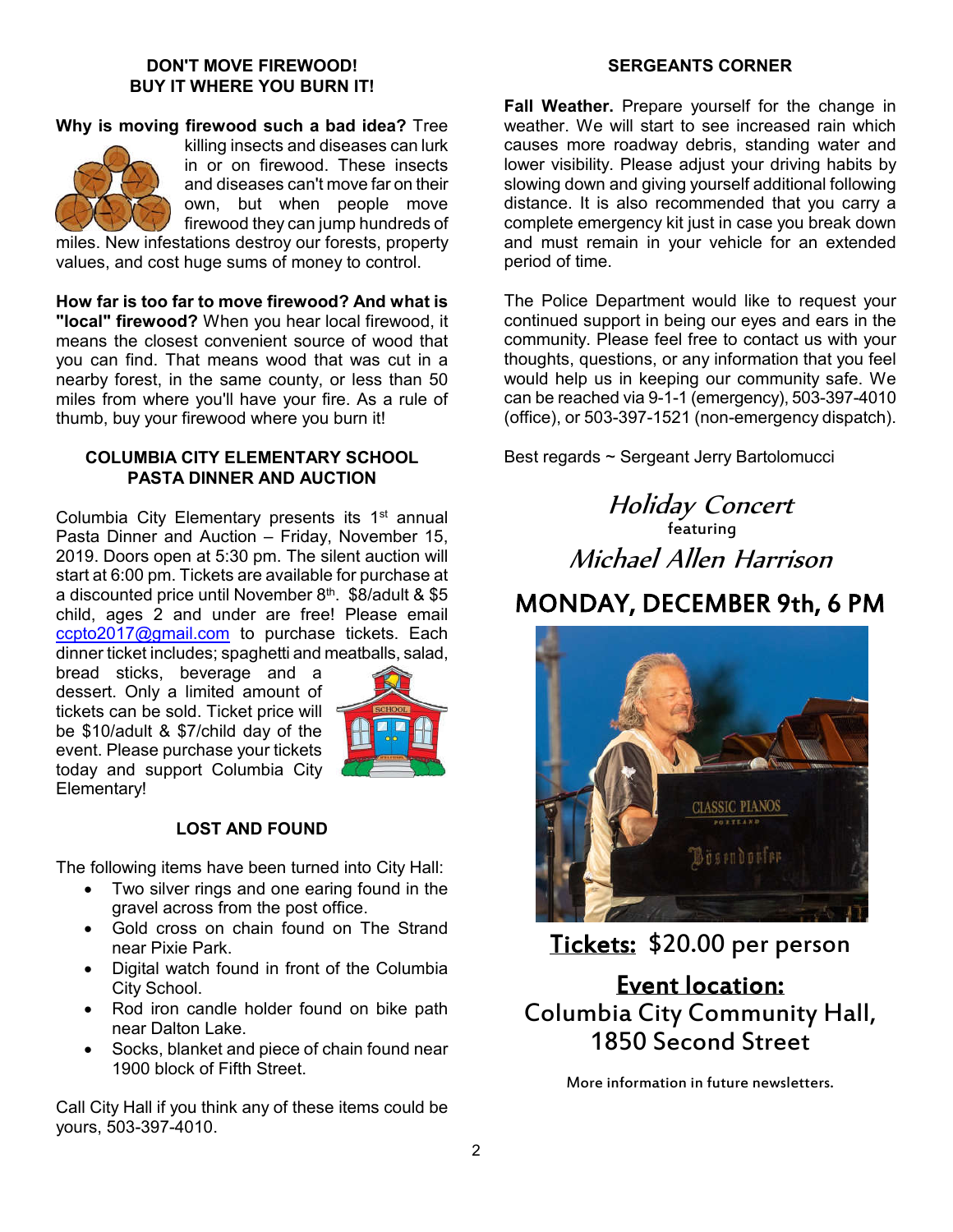#### **EAGLE SCOUT PROJECT IN HARVARD PARK**

Eagle Scout candidate Joseph Hoffman, of St. Helens Boy Scout Troop 142, completed his Eagle Scout Community Service Project with work in Columbia City's Harvard Park. Park picnic tables were restored, a debris container enclosure was built, and general maintenance activities were performed. This project greatly assisted the community in addressing these issues and helped in welcoming Joseph as one of the newest Eagle Scouts. Many thanks!

#### **LIBRARY NEWS**

With our lovely new fence, sidewalk and landscaping, we are now able to be open when school is in session. Kit Gardes managed the project. Thanks Kit! We will be changing our open hours on Mondays and Tuesday to 10:00 am to 2:00 pm. Wednesdays and Thursdays will stay 3:00 pm to 6:00 pm and Saturday remains 10:00 am to 2:00 pm. New hours will begin on October 1, 2019.

A ribbon cutting ceremony was done during the Celebration.



*L to R: Cathy Lundberg, Library Director, Wendy Wells, Friends of the Library President, Kit Gardes, project coordinator, Casey Wheeler, mayor, and Scot Stockwell, Saint Helens School District Superintendent.*

**Columbia City Celebration:** The Columbia City Celebration was bigger and better than ever. It was a nice day which brought out the crowds. We had lots of help and the managers of the events did a great job. So thank you to everyone who helped, everyone who attended, and everyone who spent money to help support our library!

**Novel Quilters Revealed:** We are reading *A Woman's Place,* by Lynn Austin. Join us on Wednesday, October 16 at 6:30 pm as we reveal our quilts based on the book, and start on our next book. We always welcome visitors, and this is the month to visit us and see whether you'd like to join our group.

#### **Friends of the Library Membership:** It's time again to join Friends of the Library (FOL). Our FOL group

administers the Library, purchases books, pays the utility bills, and in general, makes sure you have a Library. Please support us with your membership, and get involved with the Library. Complete and return the form



in this copy of the newsletter.

**Literary Walk in the Park winners:** Congratulations Kathryn Nelson, Linda Choat, Day Brown, Jim and Toni Wills, Celeste Smith and Jennifer Kester. It was fun to involve the whole community in this fun summer event.

**Raffle winners 2019:** Congratulations Linda Glenn-Barham for winning the beautiful quilt and Edna Morse for the Beach Getaway.

#### **Library Hours:**

Monday and Tuesday 10 am to 2 pm – **New Hours!** Wednesday and Thursday 3 to 6 pm Saturday 10 am to 2 pm

#### **Novel Quilters**

Wednesday, October 16, 6:30 pm **Friends of the Library** Monday, October 21, 7 pm **Mystery Book Club** Wednesday, October 30, 7 pm

**Reach our book catalog:** https://columbiacitycommunitylibrary.follettdestiny.com

> **Columbia City Community Library** 2000 Second Street/PO Box 189 503-366-8020 ccclibrary@live.com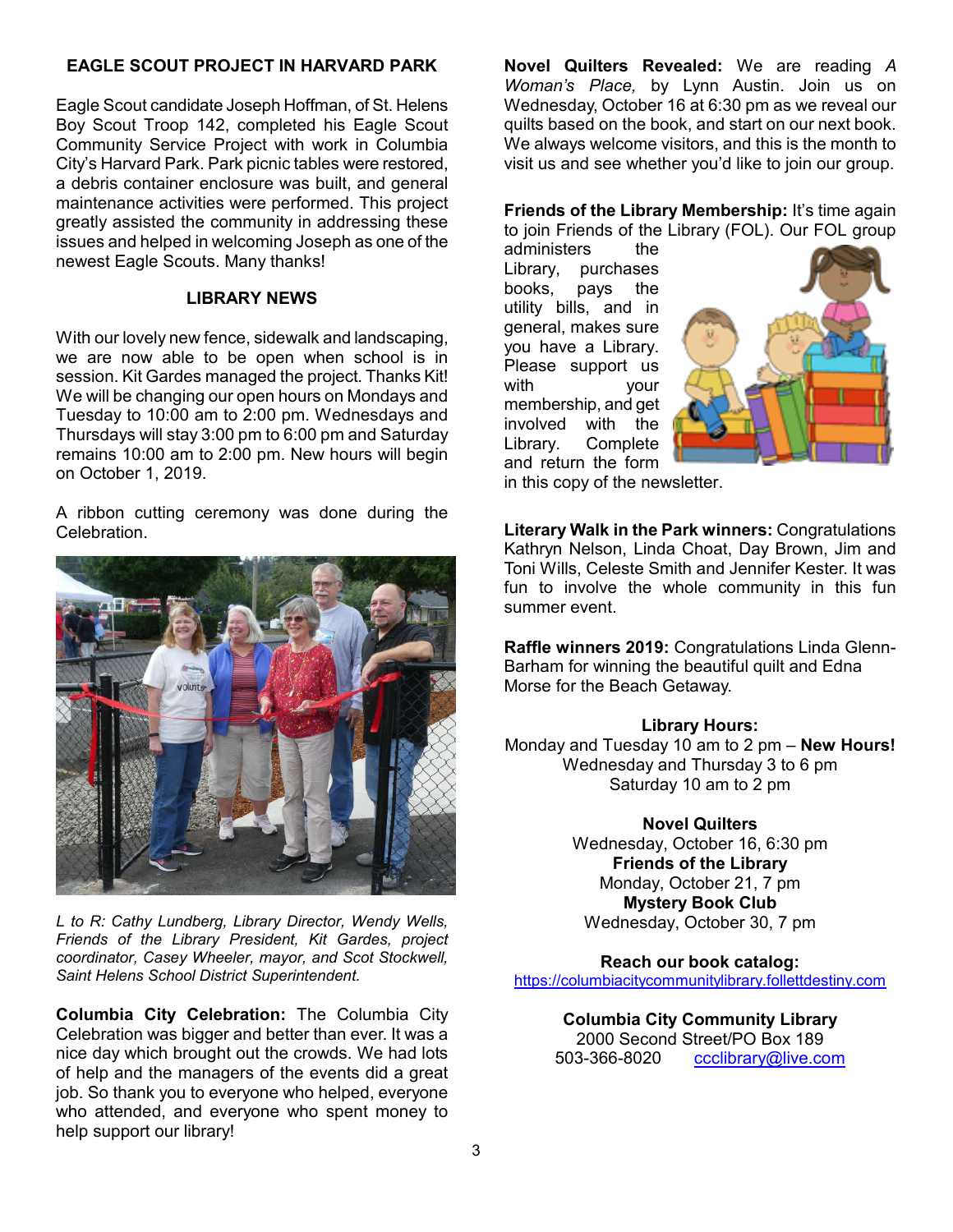#### **THANK YOU TO ALL WHO HELPED WITH THE 2019 COLUMBIA CITY CELEBRATION!!!**

*Corporate Sponsors:* Samuel S. Johnson Foundation, City of Columbia City, St. Helens School District, Paulson's Printing and Columbia City School.

**Show & Shine Sponsors:** A1 Gutter Getters LLC, Alliance Automotive & Exhaust, David's Automotive Inc., Dealers Market LLC, D.R. Garrison, CPA, Dutch Bros Coffee, Dyno Nobel Inc., Eaton's Tire & Auto Repair, Emmert Motors, Gearheads Motorworks, Inroads Credit Union, Knife River Corp, Lawrence Oil Company, St. Helens Les Schwab Tire Centers, Lively Repairs, NAPA Sunset Auto Parts Inc., O'Reilly Auto Parts, Outlaw Automotive LLC, RockAuto.com, St. Helens Auto Body Collision Repair, St. Helens Auto Center, St. Helens Auto Center, Simon's Auto Restoration & Repair, Senator Betsy Johnson, Tide Creek Aggregates LLC and Wauna Credit Union.

*Show & Shine Volunteers:* Gordon & Gail Thistle, Roger Rombalski, Dan Jimerson, Simon & Karli Ebert, Frank Kossack, Scott Downey, Dennis Myers, Columbia City Staff and Public Works Department, Lowell Bauer, Rich Mazzella, Wayne Martin, Bill Mansheim, Buddy Rivers, Ken Aho, Donny Brooks, Chip Gardes, Lora Berg, Cris McMann and Karol Wendler.

*Show & Shine Band:* The Decades.

*Silent Auction Donors:* A Better Way, All About Pets, Alterations by Heather, Annette Shinkle, Art Guild, Betsy Johnson, Cathy Lundberg, Chris Ebrahimi, Colleen Calkins, CC Rider, Columbia City City Hall, Columbia River Maritime Museum, Columbia Theater, Cornerstone, Dana Belisel, Dari Delish, Deb Allen, Dee Loyd, Dockside, Dolores & Bud Heinz, Don Jeanray, Dutch Bros, El Tapatio, Fastboyz Detailing, Fast Lube & Oil, Fibers & Stitches, Fred Love, Fultano's, Goble Sew & Sews, Harrington's, Heather Clark, Highway 30 Liquidators, Ichabod's, Ixtapa, Jean Lemont, Jilly's, Johnny's Bar, Karen Wootan, Ken Aho, Kit & Chip Gardes, Konnie & Robert Speirs, Lee Phillips, Lilla Wallace, Marian Smith, Mark & Dianne Ebert, Mark's on the Channel, Martin Kyle Milward, McMenamins, Miyako Restaurant, Muchas Gracias, Northwest Classic Auto Mall, NW Children's Theater, Oregon Trail

Lanes, Noi's Thai Kitchen, Pacific Athletic Club, Pacific Industrial Services, Papa Murphy's Pizza, Pastime, Pat Valpiani, Petra McCall, Pittock Mansion, Pizza Vendor, Plymouth Pub, Pour House, Pure Serenity Massage, Rainier Budget Inn, The Roof, Rosebud Café, Running Dogs Brewery, Scappoose Sand & Gravel, Scappoose Xpress Lube/Car Wash, Sheila Bauer, Simm Oriental Cuisine, Tap into Wine, Therapeutic Associates, Warren Country Inn, Wes Bingham, Willamette Valley Vineyards and Yankton Store.

*Silent Auction Volunteers:* Sheila & Lowell Bauer, Kim Karber, Kori Woods and Wynne Frank.

*Advertising and Publicity:* Cathy Lambert, Mike, Theo & Kody Shiel, Chip Gardes, Wendy, Addison & Kaitlyn Wells and Stacey Tinney.

*Book Sale:* Cathy Lundberg, Mark & Dianne Ebert, Doug & Colleen Calkins, Katrina Clift, Percy & Marian Smith, Wendy Wells, Jim & Karen Harvey, Dennis Willson, Frank & Dee Loyd, Leahnette Rivers, Elder Christian Porter, Elder DuFrain, Anita Kjos, Katilyn Elkins, Kailin Dale, Spencer Simmons, Asa Draney, Zakai Sharp, Chip & Kit Gardes, Edna Morse, Barbara Wooton, Mary Ann Emerson and Lee Phillips.

*Raffle Quilt:* Novel Quilters, Columbia River Piecemakers Quilt Guild and Cathy Lundberg.

**Beach Cabin Donor:** Paulson Printing.

*Raffle Sales:* Katrina Clift, Lean Lemont, Dianne Ebert and Cathy Lundberg.

*Art Show:* Dana & Jim Belisle and members of the Art Guild.

*Lunch and Bake Sale:* Cathy Lambert, Mike, Sharon, Luna, Cloud & Cody Shiel, Misty Crawford, Keirney Glenn-Barham, Cindi & Rich Johnson, Theo Stacey, Beth Hansen, all of the wonderful bakers and the LDS missionaries.

*Vendors/Craft Fair:* Wendy, Katelyn & Addison Wells, Lowell Bauer, Dave Belden, Jean Lemont and Katrina Clift.

*Kids Zone:* Jean, Merrick, Micah and Melinda Gartman, Stan & Cindy Warby, Margaret Barroso, Susan Mysinger, Peggy Batton, Sylar Grover, Hannah Bump, Kaylyn, Marisa & Shari Bradley, Tracie Woods, Jennifer Van Natta, Donny & Karen Brooks, Chip Gardes and the Rennaisance Church.

*Breakfast Volunteers:* Jan & John Burdett, Doug & Colleen Calkins, Karli Ebert, David & Matthew Markham, Sally Ann Marson, Jessica McGlothlin, Jack & Molly Hruska, Glory Kurtzbein, Renita Marchant, Leahnette Rivers, Annette Shinkle and Casey Wheeler.

*Ukulele Players:* Thank you to all the members of the St. Helens Public Library Ukulele Orchestra for your performances.

*Children's Eye Clinic:* Lions Club were able to provide more than 30 children with screening this year.

*Columbia City Booth:* Sue Ziglinski, Frank & Kathie Hupp, Nell Harrison, Casey Wheeler and Renita Marchant.

*Prepare Fair:* Lonny Welter, Sharon Gregory with the Red Cross, Dr. Elizabeth Burns with Midway Veterinary Clinic, Debbie Johnstone, James Campbell, Sally Gump, Dorothea Jirka, Terry Martin, Jan Amberly, Coggswell, Allen McMillan and Eva Frost with St. Helens Community Emergency Response Team (CERT), Steve Pegram, Shaun Brown and Jonathan Baker with Emergency Management, Anne Parrott with Public Health, representatives from the Oregon Department of Forestry and Columbia River Fire & Rescue.

*Special thanks:* To anyone we may have missed in this list. There were so many people who were a big part of the events success, so sorry if we missed recognizing you.

#### **OCTOBER 2019 MEETING AND EVENT CALENDAR**

| October 15 <sup>th-1</sup> | <del>.6:30 PM</del> | Planning Commission Meeting at City Hall - Canceled   |
|----------------------------|---------------------|-------------------------------------------------------|
| October 17th               | 6:00 PM             | Regular City Council Meeting at City Hall             |
| October 22 <sup>nd</sup>   | $5:00 \text{ PM}$   | Parks Committee Meeting at City Hall                  |
| October 28th               | $6:00 \, \text{PM}$ | Hazard Mitigation Planning Group Meeting at City Hall |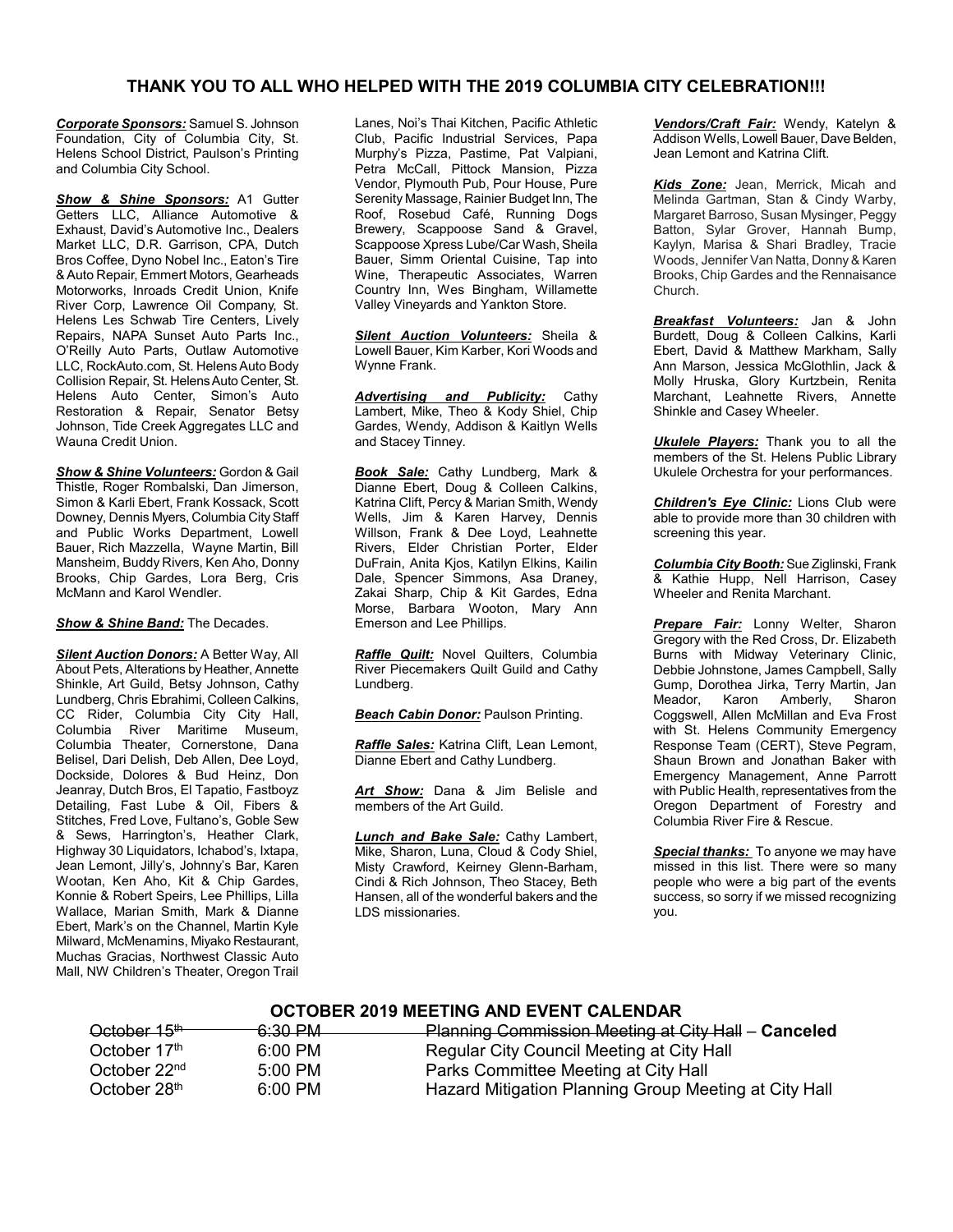#### **CITY HALL IS A COLLECTION POINT FOR BOX TOP\$ FOR EDUCATION**

Help support our local schools by clipping the "Box Tops for Education" and dropping them off at City Hall. Each Box Top clipping is worth 10 cents. Box Tops for Education can be found on hundreds of product



packages. Some Box Top Certificates or other offers have extra bonus values. Visit https://www.boxtops4education.com/en/About for more information about the program.

#### **STORM WATER PROBLEMS AND SOLUTIONS**

**What is storm water pollution?** Rainwater or even runoff from sprinklers or hoses carries contaminants such as litter, animal waste, automobile fluids, fertilizers and pesticides - into the storm drains and pollutes the City's neighborhoods, creating health risks for children and polluting our waterways.

**What can I do to prevent storm water pollution?** Here are a few tips that can help improve our storm water quality and protect our environment:

- **Immediately repair oil and fluid leaks.** From time to time, vehicles may leak oil, grease, antifreeze, or other fluids on roads and parking lots. These leaks could be very minor in the case of a leaking hose or major if the seals in the motor or transmission are leaking. Evidence of these leaks can often be seen during a rain event as a rainbow on the pavement or a grease spot in a parking space. Make sure to repair all leaks to prevent storm water contamination.
- **Wash cars in an unpaved area or at a commercial car wash.** Washing cars on the street sends soap, dirt and oil into storm drains. Car washes typically recycle or pre-treat their water before discharging it into the sewer system.
- **Don't put anything in the storm drains but rainwater.** Storm drains can carry surface runoff directly to streams and rivers without treatment. Make sure runoff carries only rainwater.
- **Remove litter from the street.** Trash-laden gutters increase neighborhood pollution and clog drains, which may lead to street flooding.
- **Pick up after your pet.** Animal waste, when left on the ground, washes down storm drains and contaminates waterways and beaches.
- **Recycle your motor oil.** The Columbia County Transfer Station, along with many gas stations, auto parts stores and repair shops will collect and recycle used motor oil.
- **Bag, compost or recycle grass, tree limbs, leaves and other yard waste.** Soggy yard waste is a major contributor to clogged storm drains.
- **Be smart when you apply pesticides or fertilizers.**  Do not apply pesticides or fertilizers before it rains. Not only will you lose most of the chemicals through runoff, but you will also be harming the environment. Do not over-water after application. Read the label and do not apply more than recommended. Homeowners use up to 10 times more pesticides per acre on their lawns than farmers apply to their crops per acre. Excess application of pesticides and fertilizers washes into the storm water system and degrades water quality.
- **Don't wash dirty paintbrushes under an outdoor faucet.** This dirty rinse water flows into the street and down the storm drain.

#### **CODE ENFORCEMENT REMINDERS**

#### **RV, boat, trailer parking/storage:**

o **Within the right-of-way:** Recreational vehicles, boats, and trailers may be parked temporarily on an improved public street for no more than five consecutive days if currently licensed and registered

and not blocking traffic or obscuring the visibility of an intersection, crosswalk, or a traffic control sign or device.



The same rules apply to the undeveloped right-ofway, unless authorized by an approved Exception Permit. An exception permit may allow the vehicle to be stored for more than five days. Guidelines are available at City Hall or online. Storage on an approved driveway within the right-of-way may occur, provided storage is parked no less than six feet from the edge of the paved street, does not obstruct views of traffic or create a dangerous or hazardous condition, and is maintained in accordance with the maintenance standards outlined in Ordinance 504.

o **Upon private property:** The legal owner of the storage must reside upon the property. Parking and storage within the front yard setback is limited to paved or graveled areas. Storage is limited to one unit that is designed for human occupancy.

For more specific information, contact City Hall.